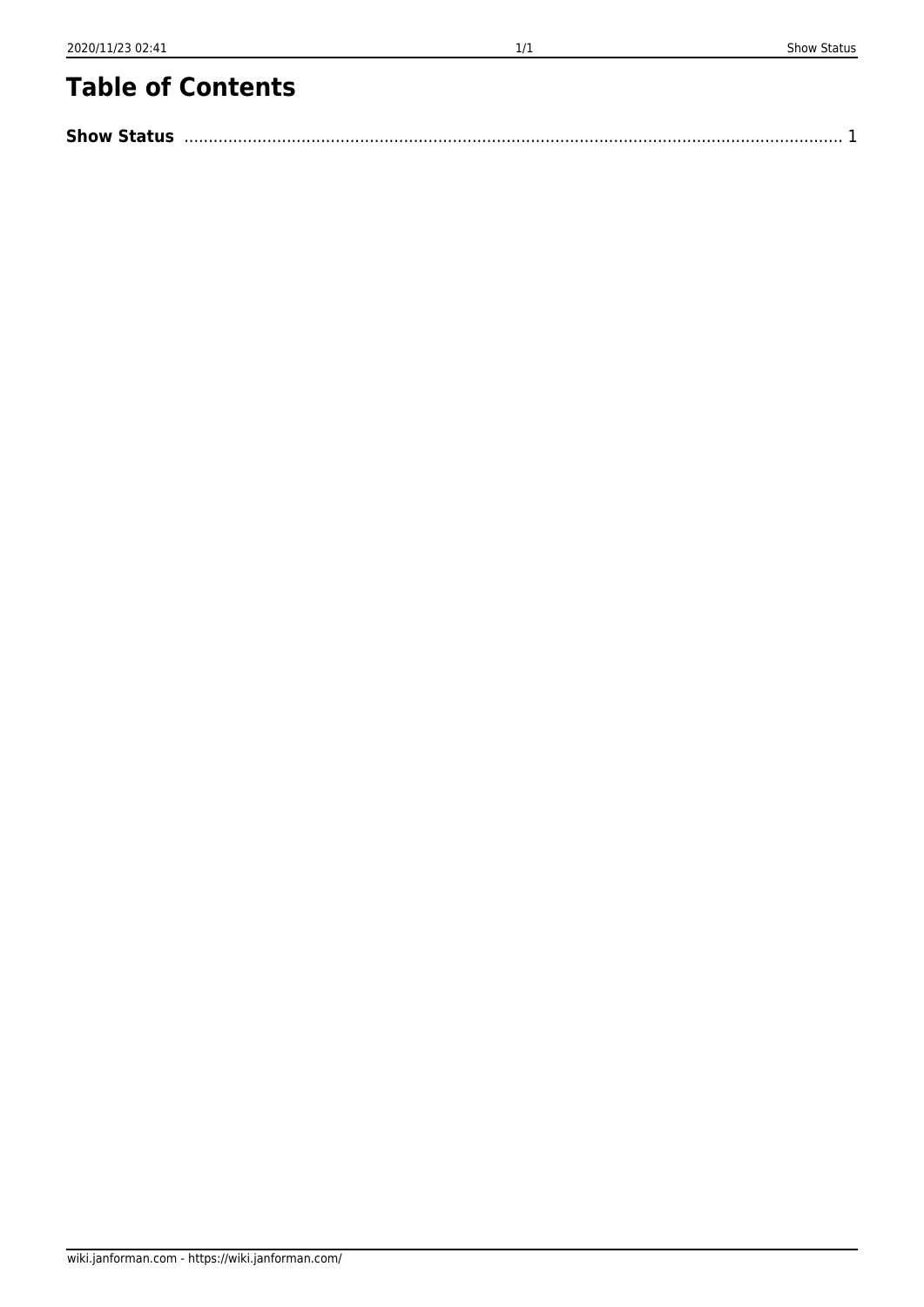## <span id="page-1-0"></span>**Show Status**

## cat /proc/net/bonding/bond0

| Number Mode |             | <b>Description</b>                                                                                                                                                                                                                                                                                                                                                                                                                                                                                                                                                                                                                                                                                                                                                                              |
|-------------|-------------|-------------------------------------------------------------------------------------------------------------------------------------------------------------------------------------------------------------------------------------------------------------------------------------------------------------------------------------------------------------------------------------------------------------------------------------------------------------------------------------------------------------------------------------------------------------------------------------------------------------------------------------------------------------------------------------------------------------------------------------------------------------------------------------------------|
| 10          | balance-rr  | Transmits packets through network interface cards in sequential order.<br>Packets are transmitted in a loop that begins with the first available network<br>interface card in the bond and end with the last available network interface<br>card in the bond. All subsequent loops then start with the first available<br>network interface card. Mode 0 offers fault tolerance and balances the load<br>across all network interface cards in the bond. NOTE - Mode 0 cannot be<br>used in conjunction with bridges, and is therefore not compatible with virtual<br>machine logical networks. This mode provides load balancing and fault<br>tolerance.                                                                                                                                       |
| 1           |             | Only one slave in the bond is active. A different slave becomes active if, and<br>only if, the active slave fails. The bond's MAC address is externally visible on<br>only one port (network adapter) to avoid confusing the switch. In bonding<br>version 2.6.2 or later, when a failover occurs in active-backup mode, bonding<br>active-backup will issue one or more gratuitous ARPs on the newly active slave. One<br>gratutious ARP is issued for the bonding master interface and each VLAN<br>interfaces configured above it, provided that the interface has at least one IP<br>address configured. Gratuitous ARPs issued for VLAN interfaces are tagged<br>with the appropriate VLAN id. This mode provides fault tolerance.                                                         |
| 2           | balance-xor | Transmit based on the selected transmit hash policy. The default policy is a<br>simple [(source MAC address XOR'd with destination MAC address) modulo<br>slave count]. Alternate transmit policies may be selected via the<br>xmit hash policy option. This mode provides load balancing and fault<br>tolerance.                                                                                                                                                                                                                                                                                                                                                                                                                                                                               |
| 3           | broadcast   | Transmits all packets to all network interface cards. This mode provides fault<br>tolerance.                                                                                                                                                                                                                                                                                                                                                                                                                                                                                                                                                                                                                                                                                                    |
| 4           | 802.3ad     | Creates aggregation groups that share the same speed and duplex settings.<br>Utilizes all slaves in the active aggregator according to the 802.3ad<br>specification. Slave selection for outgoing traffic is done according to the<br>transmit hash policy, which may be changed from the default simple XOR<br>policy via the xmit hash policy option, documented below. Note that not all<br>transmit policies may be 802.3ad compliant, particularly in regards to the<br>packet mis-ordering requirements of section 43.2.4 of the 802.3ad standard.<br>Differing peer implementations will have varying tolerances for<br>noncompliance. A switch that supports IEEE 802.3ad Dynamic link<br>aggregation. Most switches will require some type of configuration to enable<br>802.3ad mode. |
| 5           | balance-tlb | Adaptive transmit load balancing: Channel bonding that does not require any<br>special switch support. The outgoing traffic is distributed according to the<br>current load (computed relative to the speed) on each slave. Incoming traffic<br>is received by the current slave. If the receiving slave fails, another slave<br>takes over the MAC address of the failed receiving slave. NOTE - Mode 5<br>cannot be used in conjunction with bridges, therefore it is not compatible<br>with virtual machine logical networks.                                                                                                                                                                                                                                                                |